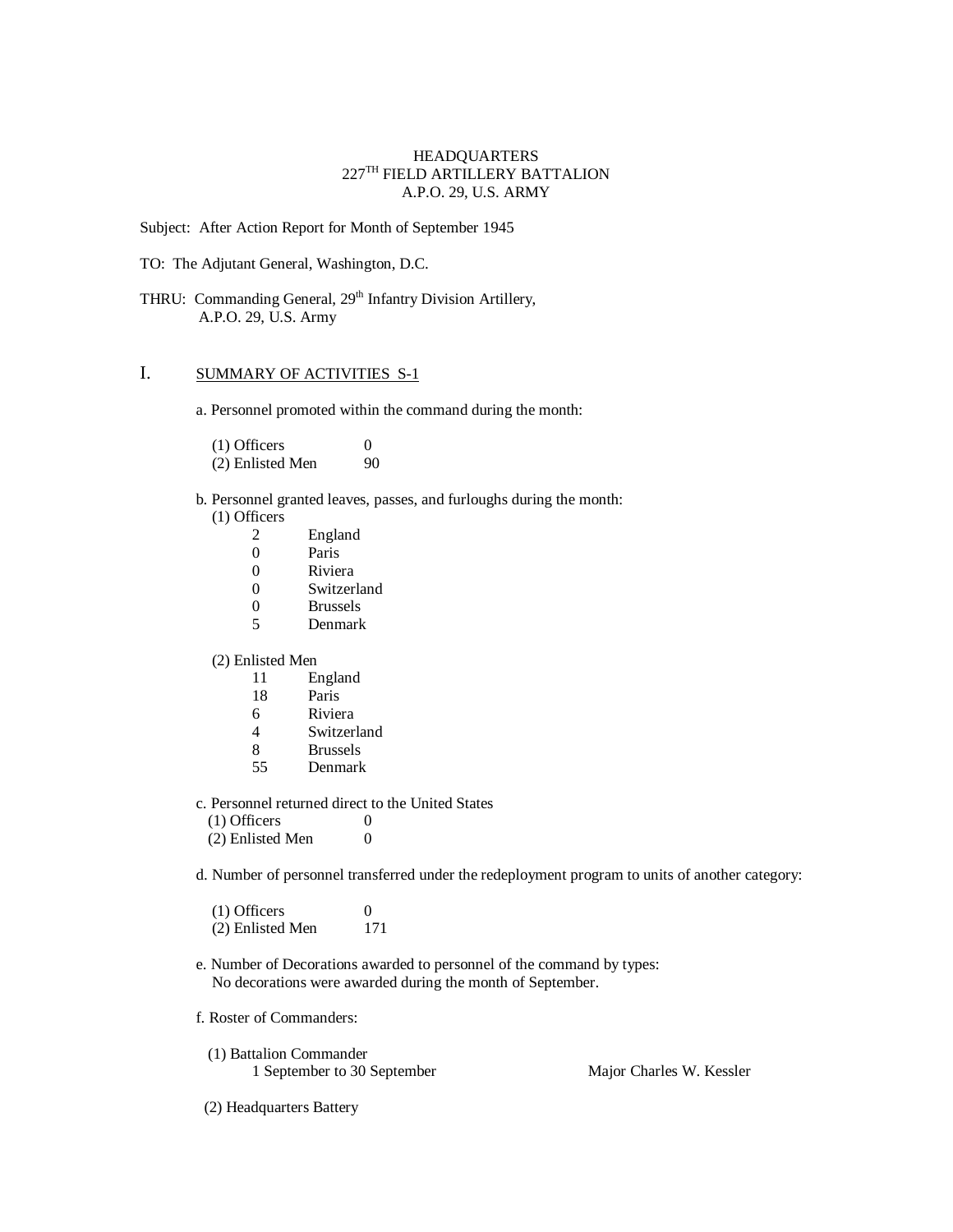| Captain Richard M. Davis<br>1 <sup>st</sup> Lt. Woodrow M. Rogers |
|-------------------------------------------------------------------|
| Captain Samuel J. Foose Jr.                                       |
| Captain Kermit P. Weiss                                           |
| Captain John O'Connell                                            |
| Captain James L. Parker                                           |
| Captain Alphonse R. Cardi                                         |
|                                                                   |
| Captain James P. Harrington                                       |
| Captain James R. Newcombe                                         |
| 1 <sup>st</sup> Lt. John H. Oesch                                 |
| 1 <sup>st</sup> Lt. Wiley Blair III                               |
| 1 <sup>st</sup> Lt. Wiley Blair III                               |
|                                                                   |

### II. SUMMARY OF ACTIVITIES S-2

a. Civil Population

(1) A special Check was made on the night of 25 September for curfew violators. The check revealed that the civilian population was obeying the curfew regulations to the letter.

(2) One civilian was arrested during the period for failing to carry his identification papers. Other than the one incident there was no evidence that the Military Government laws and regulations are not being carried out in all phases.

(3) There has been no evidence of organized political movements in this area.

(4) The only rumor prevalent during the period was that the British were to take over control of this area. It was impossible to trace the source of the rumor.

(5) No evidence of subversive activity, propaganda or underground resistance movements turned up during the month.

(6) Two incidents of wire cutting occurred during the period. The first incident took place on the night of 5 September in Lemwerder – the line to the  $3<sup>rd</sup>$  Port Intransit Squadron. The following night a suspect was picked up and turned over to the CIC. The second incident occurred on the night of 14 September on the line to "H" outpost. All evidence was turned over to CIC.

b. Civil Security excellent.

(1) Two German civilians were beaten and robbed of money, papers and bicycles on the night of 23 Sept by persons in either British of French Naval uniforms. All evidence was turned over to the Military Government.

(2) Other than the above incident Civil Security was excellent during the period.

c. Port Control:

(1) All port control functions were turned over to the  $110<sup>th</sup>$  Field Artillery Battalion prior to 1 September.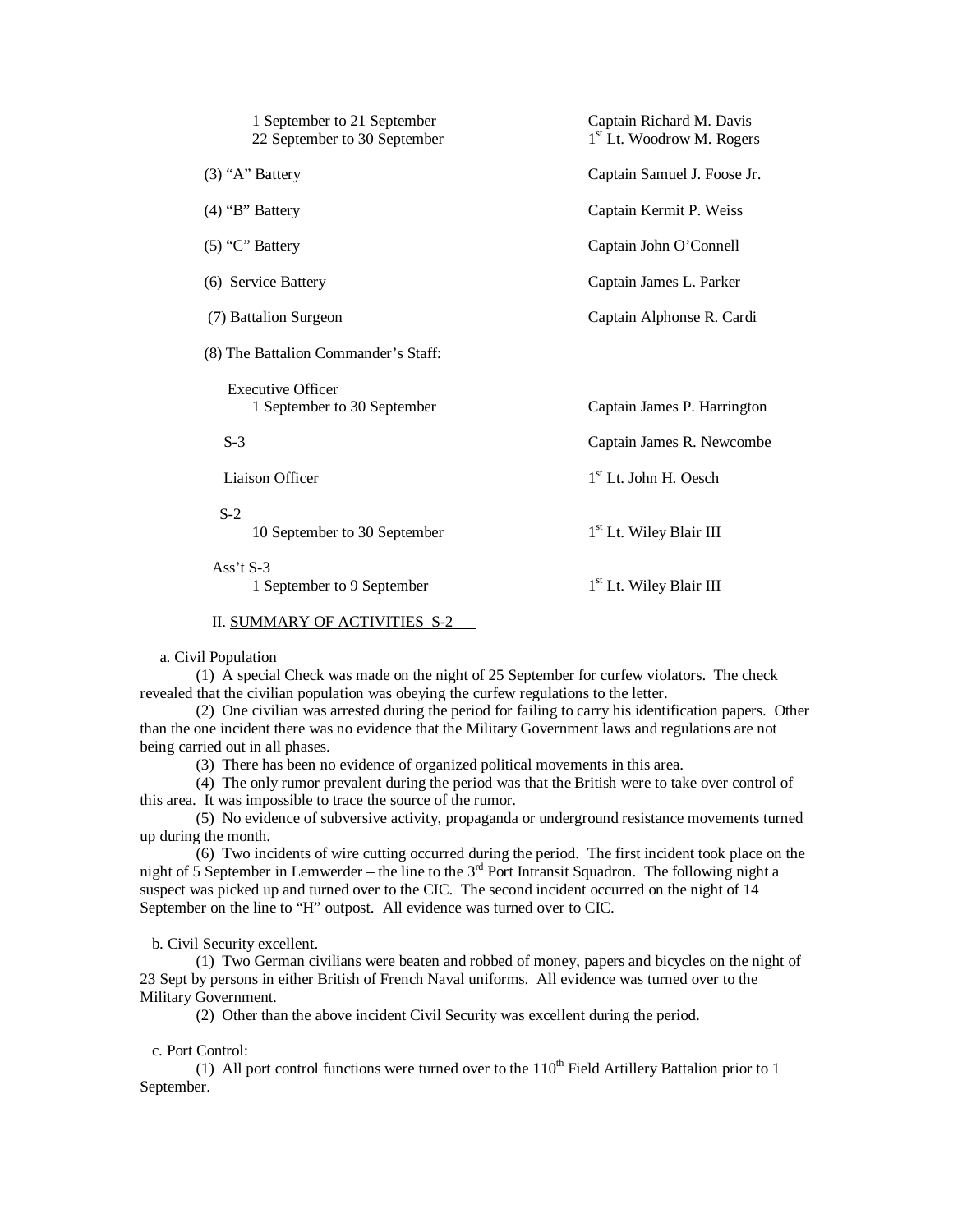d. No documents of CIC interest uncovered.

e. One German PW in U.S. Army uniform was picked up on 17 September and turned over to CIC for investigation.

| f. Arrest Statistics: | German PW's     |
|-----------------------|-----------------|
|                       | German Civilian |

g. Interrogations: None. CIC and Military Governments are no longer in our area.

h. No intelligence targets were under guard in our area during this period.

### III. SUMMARY OF ACTIVITIES S-3

a. The mission of the 227<sup>th</sup> Field Artillery Battalion during the period consisted of Army of Occupation duties, i.e.:

- (1) Security of the assigned area.
- (2) Training in duties of primary role.
- (3) Recreation and Athletics for the maximum personnel.
- (4) I & E program for maximum personnel.

b. Attachments and Detachments:

(1) The Nine Enlisted Men assigned as an MP Detachment to provide security in Elsfleth were relieved on 12 September and patrol of Elsfleth was taken over by Motorized patrol #24.

c. Operations during the Period:

(1) On 1 September Headquarters and "A" Batteries completed a move to new areas.

Headquarters Battery and Battalion Command Post are now located at (592 -073) and "A" Battery at (591- 076).

(2) Guard and Security installations operated by this unit during the period are listed below: (a) Control Posts

| Post | Location      | Period Operated              | <b>Battery</b> |
|------|---------------|------------------------------|----------------|
|      |               |                              | Responsible    |
| G    | $(375 - 084)$ | 1 September to 31 September  | "B" Battery    |
| H    | $(435 - 072)$ | 1 September to 31 September  | "B" Battery    |
| K    | $(485 - 064)$ | 1 September to 31 September  | "B" Battery    |
|      | $(536 - 034)$ | 1 September to 10 September  | "B" Battery    |
|      |               | 11 September to 30 September | "C" Battery    |
| M    | $(610 - 019)$ | 1 September to 10 September  | "B" Battery    |
|      |               | 11 September to 30 September | "C" Battery    |

(b) Motor Patrols – 2 Men

| Patrol | Period Covered       | Area Covered                             | <b>Battery Responsible</b> |
|--------|----------------------|------------------------------------------|----------------------------|
| #24    | 1 Sept. to 11 Sept.  | Every 6 hours                            | "B" Battery"               |
|        | 12 Sept. to 30 Sept. | Every 6 hours during the hours of        | "B" Battery                |
|        |                      | darkness. Elsfleth addd to patrol route. |                            |
| #25    | 1 Sept. to 11 Sept.  | Every 6 hours                            | "B" Battery"               |
|        | 12 Sept. to 30 Sept. | Every 6 hours during the hours of        | "C" Battery                |
|        |                      | darkness.                                |                            |

( c ) Foot Patrols – 2 Men

| Patrol | Period Operated | Area Covered | Batterv     |
|--------|-----------------|--------------|-------------|
|        |                 |              | Responsible |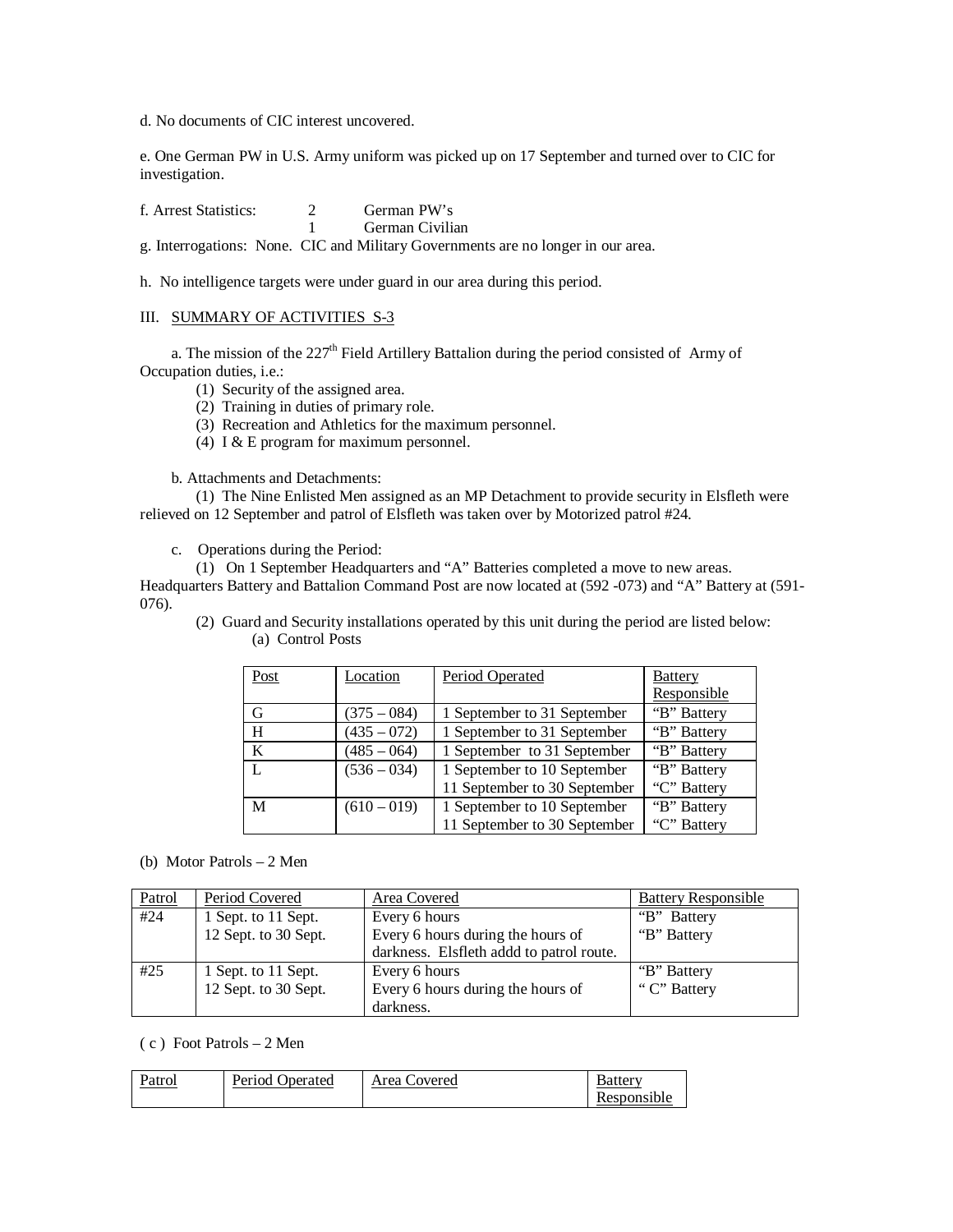|  | Lemwerder   1 Sept. to 30 Sept.   From 2130 to 2400 Nightly | Service |
|--|-------------------------------------------------------------|---------|
|  |                                                             | Battery |

(d) Installations Guarded

| Installation         | No. of Men | Hours    | Location      | <b>Battery Responsible</b> |
|----------------------|------------|----------|---------------|----------------------------|
| <b>Bn. C. P.</b>     |            | 24 Hours | $(592 - 073)$ | "C" Battery                |
| Hq., C Battery areas |            | 24 Hours | $(592 - 073)$ | "C" Battery"               |
| A, Sv. Btry Areas    |            | Daylight | $(591 - 076)$ | Service Battery            |
|                      |            | Night    |               |                            |
| "B" Btry Mtr. Park   |            | 24 Hours | $(497 - 103)$ | "B" Battery"               |

 (3) On 13 September this Battalion transported 171 Enlisted Men who had been transferred under the redeployment plan to southern Germany.

 (4) As a result the loss of men it was necessary to consolidate the men and duties in the battalion. This was affected on the  $13<sup>th</sup>$  by placing all but skeleton crews from Hq. and "A" Batteries on Special Duty with the other three batteries.

 (5) A survey of all enemy explosives, bombs and ammunition in the area was made and their location reported to Division Artillery. This Battalion has disposed of or is in the process of disposing of all explosives, bombs and ammunition it is equipped to handle.

 (6) This Battalion is in the process of gathering all enemy war materiel into one dump. This is being handled through the local civilian authorities and this battalion is supervising their work and furnishing such equipment as is needed to load and transport the material.

## (e) Training

 (1) Two Service practices were held by this Battalion during the month of September and 175 rounds of shell HE were expended.

 (2) Prior to 13 September a full training program was being scheduled. After the transfer of men it was found that only maintenance and on the job training in T/O jobs could be carried out. Our daily strength reports disclose practically no men available for training.

#### IV SUMMARY OF ACTIVITES S-4

(1) Inventories and searches made of area for war materials:

 a. Collection of war materials such as searchlights, and smoke pots has been started and should be completed within a week.

(2) New items of Equipment received during period. None

(3) Equipment in excess of T/E was turned in on the  $26<sup>th</sup>$  of September. This consisted mostly of radios and other signal equipment. All Chemical warfare equipment, less 25 gas masks, was turned in on 27 September.

 (4) Weekly inspections of kitchens were made to prevent food waste and Black Market [???]. Food is now received only three times weekly, rather than [??]. All kitchen personnel were given a lecture on food conservation. A new head count report was instigated for the purpose of simplifying the ration figures in the various messes. The 10% reduction in food which had been in effect for some three months was discontinues as of 13 September. Rations are now issued for 100% of the daily head count.

 (5) During the month of September, there was much work done on Hq., A, and Service Battery Billets. This consisted mainly of cleaning, repairing and painting, and was done by civilian labor. A hangar in the aircraft factory was made into a battalion motor pool, providing better control of vehicles, and providing shelter for them.

 (6) The battalion motor officer has prepared an elaborate physical and mental test for drivers, and these tests have been given, or will be given, to all the drivers in the battalion.

 (7) A new ammunition basic load was authorized in September, reducing the former amount by about 75% of the former basic load. As yet the turn in of the excess has not been authorized. This battalions ammunition was stored in bomb-proof-concrete shelters in September.

(8) Agricultural activities – None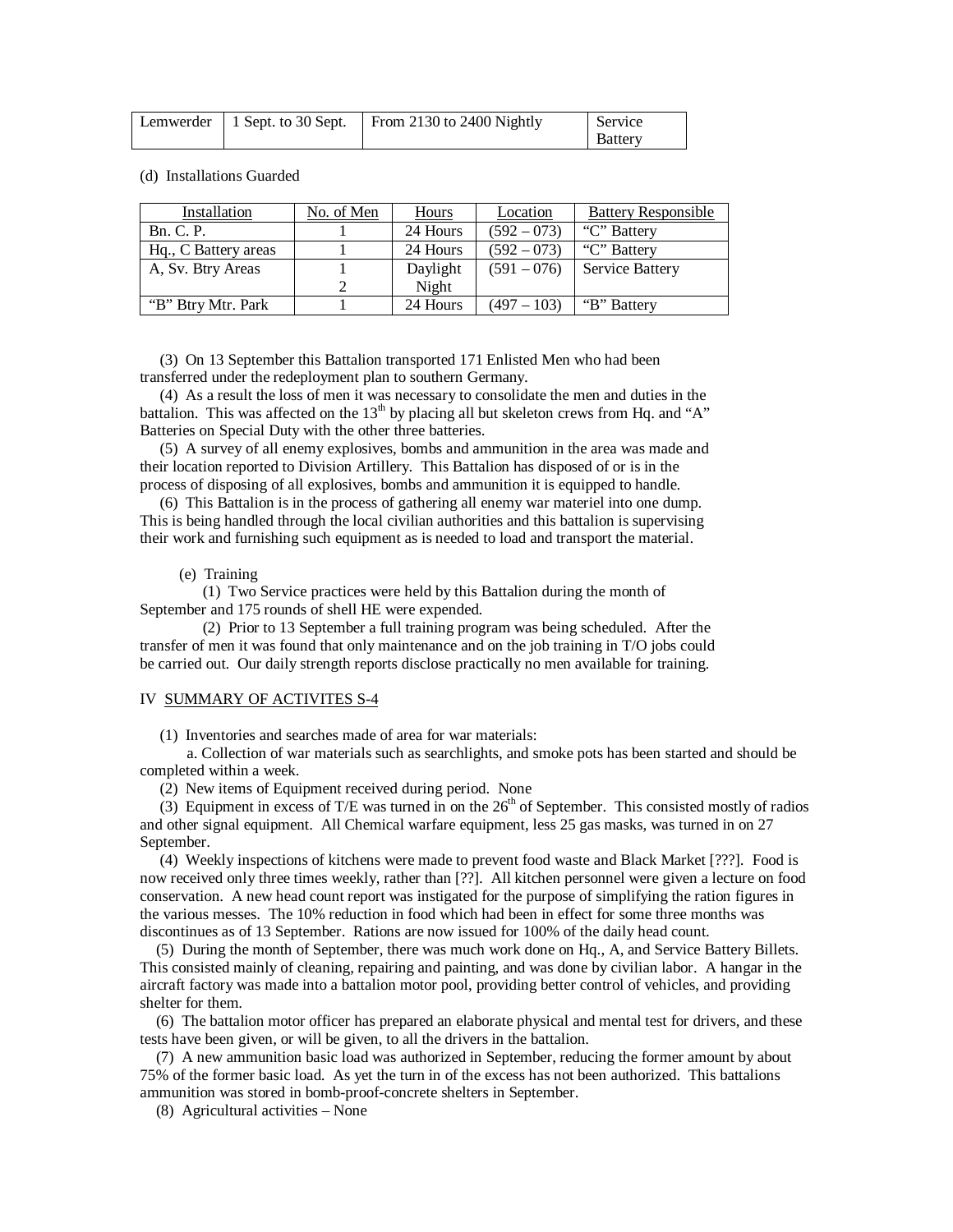(9) Fire Prevention: The outstanding thing done to prevent fires during the month of September was the storage of ammunition as described above. Weekly inspections have been made to insure that previous preventative measures were being complied with. Stirrup pumps have been located and have thus enhanced preventative measures.

#### V. SUMMARY OF ACTIVITIES SPECIAL SERVICE

a. Athletic Section Activities.

 (1) Prior to 16 September each battery had scheduled 3 softball and 3 volleyball games each week. As a result of the transfer of men it was necessary to cut this down and from the  $17<sup>th</sup>$  to the end of the month each battery had one volleyball and one touch football game each week. The 3<sup>rd</sup> Port Intransit Depot Squadron, stationed in our area was also included in on the weekly schedule.

- (2) Enlisted Men on Detached Services
	- 7 Division Football Team

 (3) One singles player and one doubles team are participating in the Division Ping Pong tournament. The tournament had not been completed at the end of the period.

 (4) An aircraft hangar in our area was converted into a gymnasium at the end of the month. It contains one basketball court, one volleyball court and one Badminton court. In addition there are one baseball field, one basketball court, one football field, one softball field and three volleyball courts in the area.

b. Recreation Section Activities.

(1) Clubmobiles visit each batter at least once a week.

(2) There is one 16 mm projector in operation for the battalion and one show is presented each

night. In addition the men attend movies shown twice nightly at Vegesack and Brake.

 (3) This unit had the opportunity to attend one circus, one play and one USO show during the month.

- (4) The Battalion newspaper, "Lilac Times" is published weekly
- (5) There were no band concerts during the month.

 (6) There are three parties held each week in the Battalion for the various batteries. On three nights a week the men can attend dances held at "GI Joes" in Vegesack.

- (7) Men on Detached Service
	- 2 DivArty Band
		- 1 DivArty Movies
- c. Each Battery maintains own PX
	- (1) Coco-cola delivered once a week.
	- (2) Beer delivered once a week

 d. The Lilac Yacht and Berne Yacht Clubs have been organized and membership is open to all troops in the area. Sailing and motor boating are available to members. There is horseback riding for the men.

### VI. SUMMARY OF ACTIVITIES INFORMATION AND EDUCATION OFFICER

### 1. General Information

.

a. The second two-week cycle of the Battalion Unit School was begun on September third in a new location – "The Beruf Schule" in Lemwerder. The following five courses were offered: Livestock Production, Fundamental of Selling, Radio for [??]

b. On September 13 the Educational Program was seriously inpaired by the transfer from the Battalion of approximately one hundred and eighty men. Because of the shortage of men it was necessary to suspend the activities of the school. On Saturday, 8 September the school was closed after ten hours of each of the five courses has been completed.

c. Army Educational Program Certificates were issued to those men who were being transferred and who had either completed a twenty-hour block as a student or had served as an instructor. Data from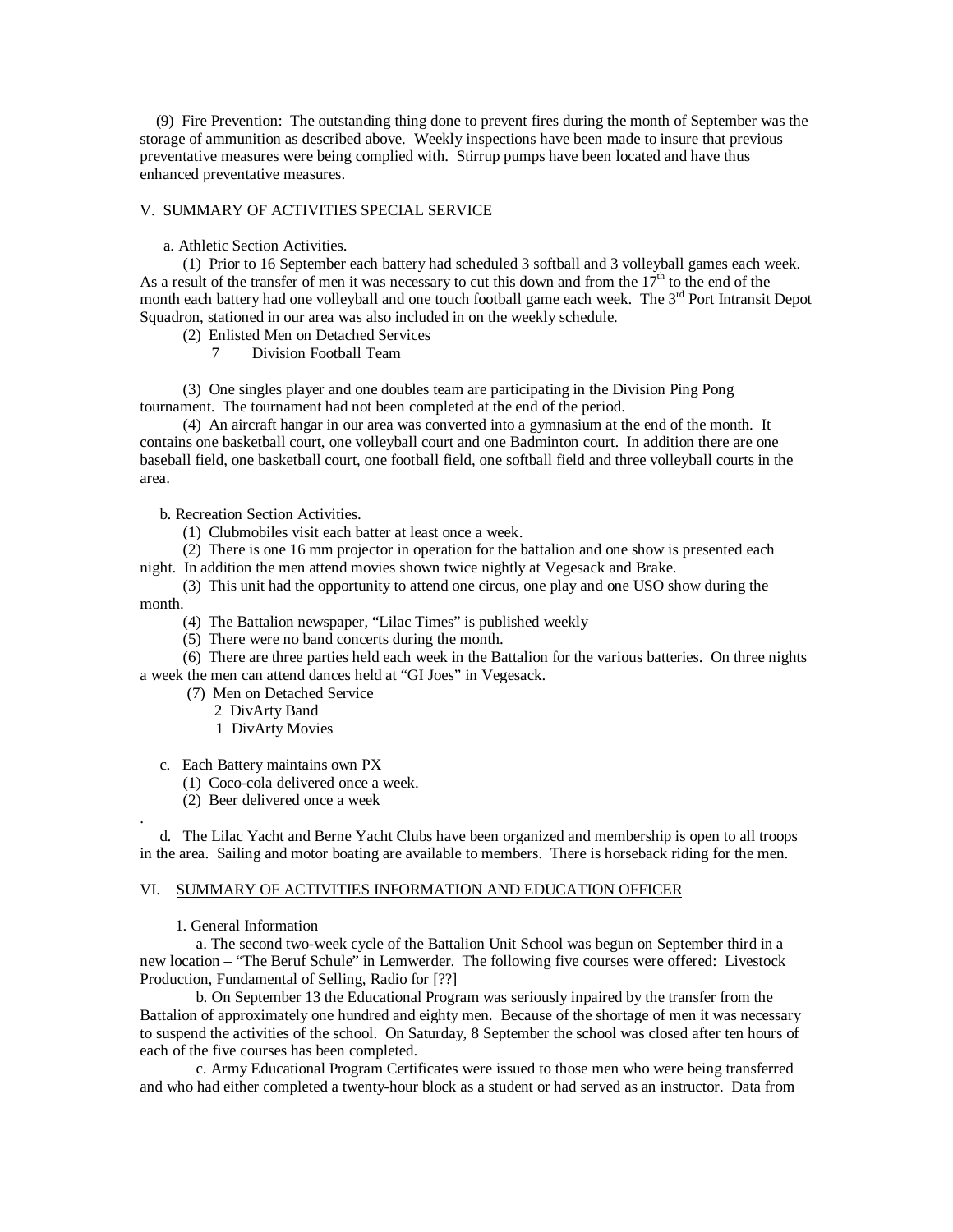the "Individual Record Cards" of each student or instructor departing the Battalion was entered on the Soldiers Qualification Card (WD AGO Form 20).

d. The ground work was laid for the expansion of the school beginning October 1. Plans were made to offer five new courses: Spoken German, Photograph, Auto Mechanics, Mechanical Drawing, and Small Business. Whether these plans can be carried out depends on the availability of men.

| I & E Officer                 | $1st$ Lt. John Oesch               |
|-------------------------------|------------------------------------|
| <b>Educational Advisement</b> | $1st$ Lt. Dale A. Ezinger          |
| On the Job Training           | 1 <sup>st</sup> Lt. Woodrow Rogers |
| <b>Literacy Training</b>      | $2nd$ Lt. Thomas C Youman          |
| <b>Instructor Training</b>    | $1st$ L. John Oesch                |
| Liberian                      | T/5 Zigmund B.Mendelak             |
| Registrar                     | T/5 Joseph Glider                  |
| I and E Assistant             | Pfc. Charles Thompson              |

e. The present I & E staff and their job assignments area:

- f. The following men attended the AEISS in Oberzmmergau, Germany: Tec 5 Joseph Glider General I and E Course Tec 4 William Turnage Educational Advisement
- g. Quotas were received for applicants for Civilian Universities and Colleges as follows: French Civilization one Sorbonne, Paris Electrical Engineering one London<br>
Handicraft Teachers Course one Wales Handicraft Teachers Course one Wales<br>
Mechanical Engineering one Manchester, England Mechanical Engineering one Police Training one Glasgow

[??] the courses offered in English, Scottish and Irish Universities.

|             |     | h. Quotas were received for applicants for the Army University at Schrivenham as follows: |     |
|-------------|-----|-------------------------------------------------------------------------------------------|-----|
| Agriculture | one | engineering                                                                               | one |
| Commerce    | two | Journalism                                                                                | one |
| Education   | one | Liberal Arts                                                                              | two |
| Fine Arts   | one | Science                                                                                   | two |
|             |     |                                                                                           |     |

Four men passed the Division Artillery Screening Board but were eliminated at the Division Screening Board.

i. There are 35 USAFI courses presently in progress.

j. A Basic I  $& \& \text{E}$  Board was erected at a strategic corner in the Battalion area where it can be seen by the maximum number of troops daily, the display is changed every two days. On the other corner a similar Bulletin Board was erected for posting information concerning the Educational Progress and choosing a career.

- 2. Number and types of schools conducted
	- (1) Battalion Unit School

of 44.

a. The second two week cycle of the unit school opened 3 September 1945 with the enrollement

| Blueprint reading    | 16 |
|----------------------|----|
| Advertising          | 7  |
| Livestock production | 7  |
| Radio for Beginners  | 8  |
| Salesmanship         | 6  |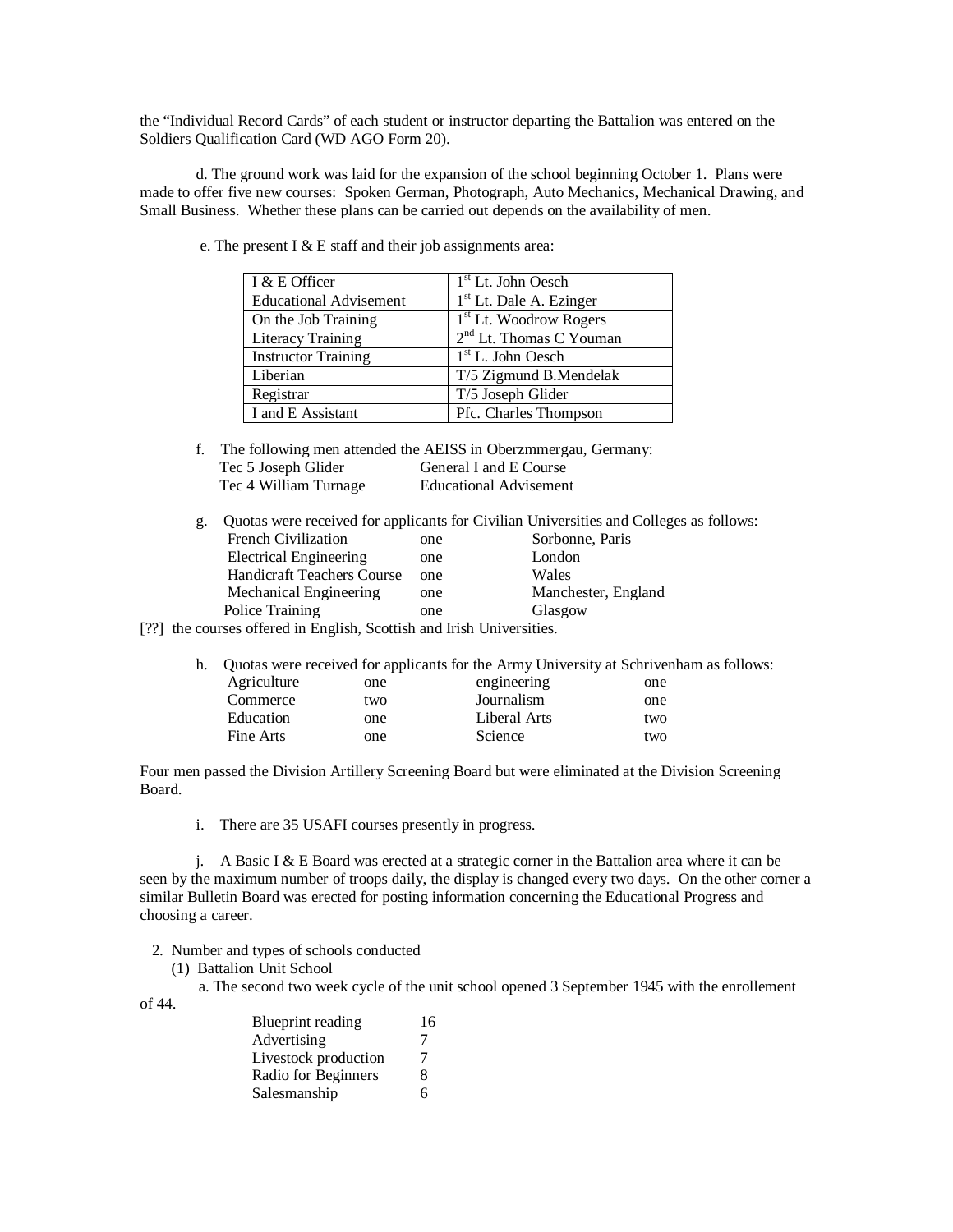b. On 8 September 1945 the school was suspended.

- 2. On-The-Job Training.
	- 4 EM in Auto Mechanics in battalion Shop
	- 2 EM on Unit Paper in typesetting & Journalism
	- 1 EM in Clerical Work with I & E Officer

3. Projects completed, in progress, and projected.

 1. On the job training in auto mechanics was completed by four men transferred from the battalion who were enrolled in Unit school completed a 20 hour block of one course.

- 2. The Unit School and the above listed On-the-Job Training Projects are in progress.
- 3. It is projected that the Unit School expand in October providing the personnel can atten.
- 4. New discussion group leaders will be trained to replace those that leave because of transfer.
- 4. Summary:

 In the beginning of the month the Unit School got off to a good start. The enrollment was almost double that of the previous month, and two new courses had been added. The program was disrupted in the middle of the month by the transfer of the large group of men from the Battalion. The resumption of the school was necessarily on a small scale, and continued attendance on the earnest desire of the students for training. Operation of the school on a full scale will hardly be possible unless replacements are soon forth coming or the battalion is relieved of some of its occupation duties.

### VIII. SUMMARY OF ACTIVITIES BATTLION SURGEON

a. Health of the command.

- (1) Environmental Sanitation:
	- (a) Water Supply and Drainage:

(1) Practically all sources of water in Germany are considered contaminated. Thus all water for drinking and kitchen use is properly treated before use. The Corps of Engineering is responsible for the treatment of such water.

(2) Drainage: Water drainage is through to drainage system established for the area and eventually draining into tributaries of the Weser.

 (b) Waste Disposal: The disposed of waste materials is such that they are eliminated as factors in the spreading of diseases.

(1) Human Waste: Latrines have been constructed by the Germans and enough space is provided to accommodate eight percent of the Command. Most of the latrines are of the pressure-flush type and all latrines fulfill the primary objective of preventing access of flies to human excreta. Urine troughs are also in use in most of the barracks. These are of the flush type and are being maintained by daily cleaning.

(2) Kitchen Waste: The garbage is disposed of by local civilians daily. Liquid waste is disposed of in the city sewage system.

 (c) Insect Control: This essentially is accomplished by the measures taken which render the breeding places unfavorable for breeding, i.e. by using insecticides and proper disposal of the human excreta in such a manner that it is inaccessible to flies. Destruction of adult flies is accomplished mainly by the new D.D.T. liquid spray, with excellent results.

 (d) Housing: During the month of September the entire command has been billeted in houses or barracks. Battery Commanders and the Medical Officer have checked on the adequacy of proper square footage of sleeping space and conditions are ideal.

### b. V.D. control

(1) Troops are equipped with individual chemical and mechanical prophylaxis, when ever desired.

(2) All Batteries have Pro- stations are equipped to administer prophylaxis, in conjunction with the Battalion Aid Station.